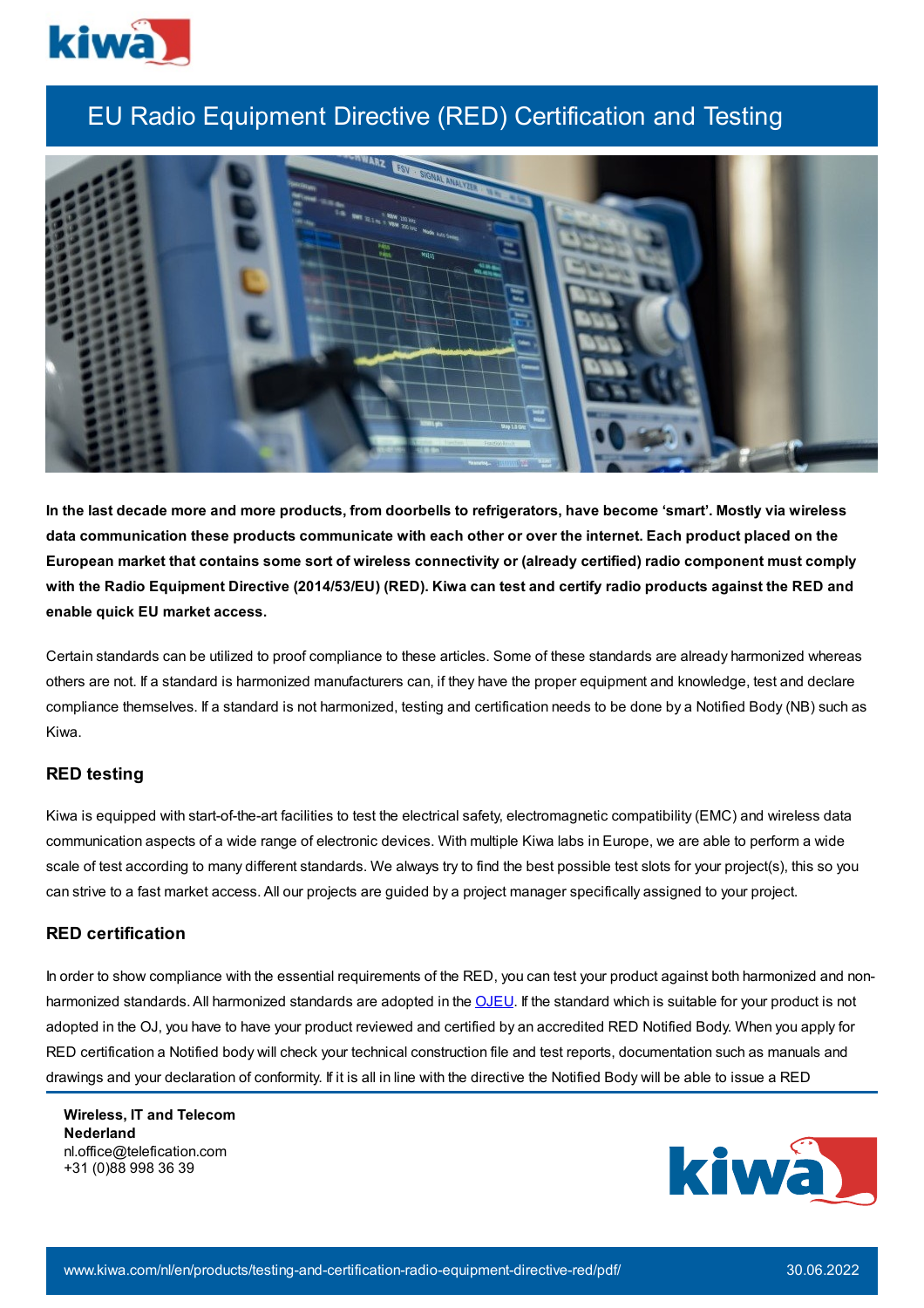

certificate.

# **Added value**

Having an RED certificate shows that an independent third party has checked your product on different critical safety aspects. Having proof of this in the form of an official certificate can be a great added value and commercial benefit for your product.

# **RED categories**

Generally, a product must show presumption of conformity with the applicable standards as mentioned in the directive that suit the product best. We can roughly determine four categories that a product must meet:

# **Article 3.1a Health and Safety**

This is applicable to both animals and humans. Think of EMF, SAR, RoHS2 etc. Regarding safety: even if a product is battery powered, the safety requirements still have to be met. The Low Voltage Directive, 2014/35/EU, is applicable from voltage of up to 50 VAC or 75 VDC that can be considered touch-safe. If the Radio Equipment Directive is applicable this threshold is lowered to 0V.

## **Health:**

EMF: EN 62311, EN 62479

Simple conformity assessment for low-power electronic and electrical equipment to an exposure limit relevant to electromagnetic fields;

SAR testing (Specific absorption rate)

Specific Absorption Rate (SAR) is the extend to which radio frequency energy is absorbed by the user's or bystander's body or head. SAR testing applies to radio devices that are intended for use closer than 20 cm to the human head or body.

# **Safety:**

Below you find some examples of common standards for which we offer test and certification services. Please feel free to contact us if the standard you are looking for is not listed**.**

IEC/EN 62368-1

A product safety standard, applicable to the safety of electrical and electronic equipment within the field of audio, video,

information and communication technology;

IEC/EN 60335-1 / IEC/EN 60335-2-X (accredited for multiple standards)

A product safety standard for household and similar electrical appliances;

IEC/EN 61010-1

A product safety standard electrical equipment for measurement, control and laboratory

# **Battery testing**

Testing of batteries or battery cells according to IEC 62311 or UN 38.3. More [information](https://www.kiwa.com/de/en/service/iec-62133-2-battery-testing/) (German).

# **IEC/EN 60529 IP**

Testing for ingress protection against water and dust. More [information.](https://www.kiwa.com/nl/en/products/ip-xx-testing-solid-objects-and-dust-intrusion-up-to-ip-6x/)

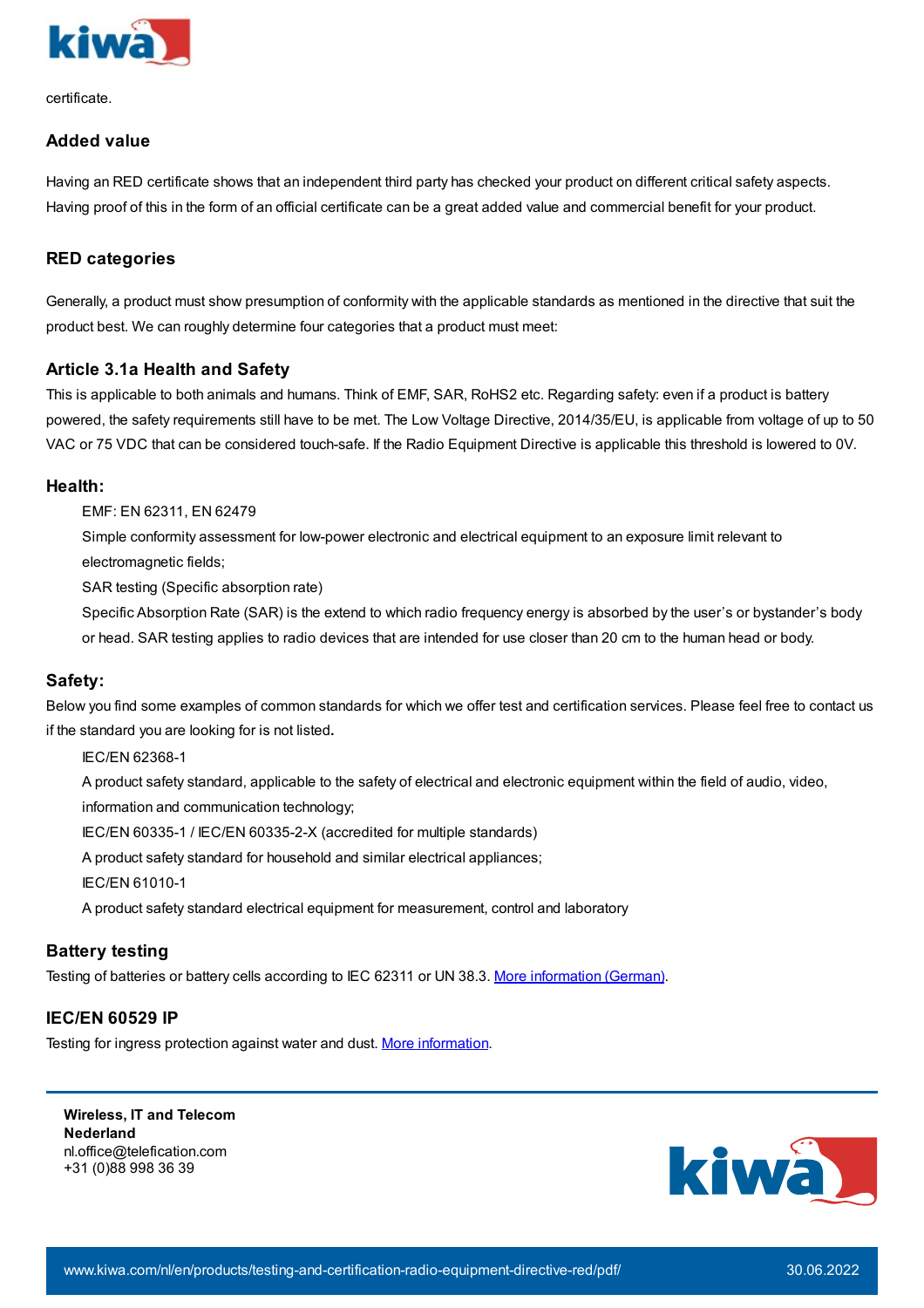

# **Article 3.1b EMC**

EMC or electromagnetic compatibility means that a product may not interfere with any other equipment. This article is to ensure that electromagnetic emissions from equipment are limited in order to ensure that, when used as intended, such equipment does not disturb radio and telecommunication, as well as other equipment. It also governs the immunity of such equipment to interference and seeks to ensure that this equipment is not disturbed by radio emissions, when used as intended.

Below you find some examples of common standards for which we offer test and certification services. Please feel free to contact us if the standard you are looking for is not listed**.**

#### **EN 301 489-1 / EN 301489-X (accredited for multiple standards)**

EMC standard specifically for radio products.

#### **EN 55014-1 and -2**

EMC standards for household or residential products. Both emission and immunity.

#### **EN 55032/EN 55035**

EMC standards for multimedia equipment. Specifically used for non-radio equipment.

## **Article 3.2 RF spectrum use or efficient use of the spectrum**

A product that emits RF energy must do so in the most efficient way and within the limits of the applicable RF standard (depending on the type of radio).

#### **RF spectrum use**

RF standards for the testing of different wireless communication technologies:

EN 300 220 – LoRa/ 868 MHz EN 300 328 – Bluetooth 2,4GHz, WiFi 2.4 GHz EN 301 893 - WiFi 5GHz high performance LAN. EN 301 511 - 2G, 3G EN 301 908-1 – 3G, 4G (LTE, NB IoT) EN 303 413 – GPS EN 300 330 – NFC / RFID

# **Article 3.3 d, e and f Cybersecurity (mandatory from 1 Augustus 2024)**

Radio equipment within certain categories or classes must be constructed in a way that it complies with the following essential requirements:

(d) Radio equipment does not harm the network or its functioning nor misuse network resources, thereby causing an unacceptable degradation of service;

(e) Radio equipment incorporates safeguards to ensure that the personal data and privacy of the user and of the subscriber are protected;

(f) Radio equipment supports certain features ensuring protection from fraud.

Delegated Regulation RED compliance [cybersecurity](https://www.kiwa.com/nl/en/news/news/delegated-regulation-red-compliance-cybersecurity-iot-products-published-in-ojeu/) IoT products published in OJEU

**Cyber security standards**

#### **ETSI EN 303 645**